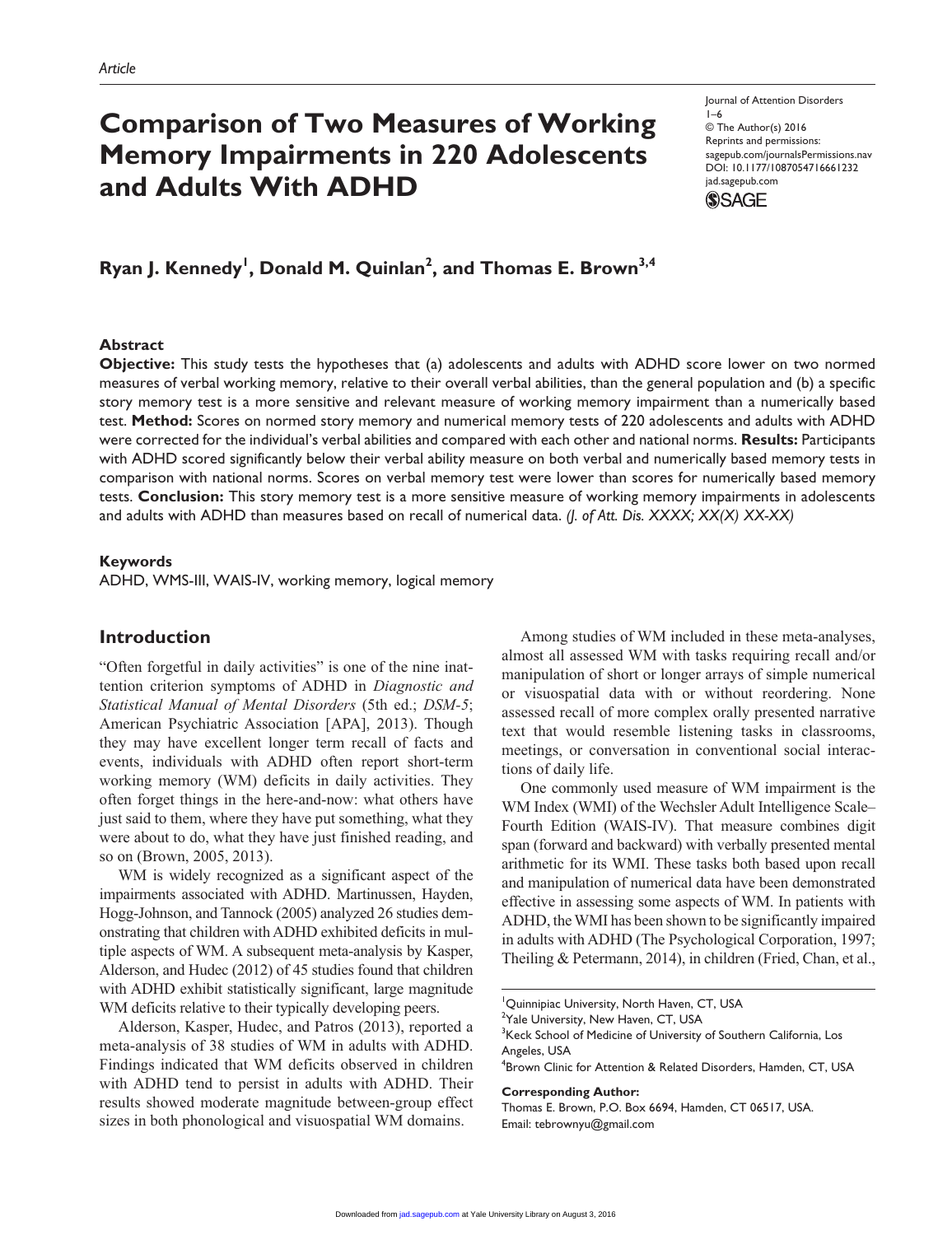2016) and in children and adults with high IQ diagnosed with ADHD (Brown, Reichel, & Quinlan, 2009, 2011). Yet numerical measures are quite different from many daily tasks where one is expected to recall more lengthy and complex verbal information heard only once.

One of the most common complaints from people with ADHD is their chronic difficulty keeping in mind verbal content—what they have just read or heard. This study tests the hypothesis that a brief, normed story memory test derived from the Wechsler Memory Scale–Third Edition (WMS-III) is a more sensitive measure of WM impairments in adolescents and adults with ADHD than is the WAIS-IV (Wechsler, 2008a) WMI, which is based on recall and manipulation of numerical data. This study also compares the difficulty of ADHD patients in demonstrating WM skills relative to a normative sample of comparable age in the general population.

Quinlan and Brown (2003) reported a study of verbal memory impairment in adults with ADHD. They corrected each individual's score for story memory using that individual's score for verbal ability from the WAIS. They found that adults with ADHD tended to have significant impairments relative to their verbal comprehension ability when asked to recall two brief stories immediately after hearing each one.

This present study compares two measures of WM impairments in a sample of 220 adolescents and adults with ADHD. One is the WMI of the WAIS-IV, a numerical measure which combines recall of spans of digits forward and backward with a measure of mental arithmetic using orally administered problems. We compared the WMI from the WAIS-IV with the Logical Memory subtest (story recall) from the WMS-III, a fully verbal measure of prose narrative.

The aims of this study were to test the hypotheses that (a) adolescents and adults with ADHD score lower on two normed measures of WM relative to the general population and (b) this specific story memory test is a more sensitive and relevant measure of WM impairment than a widely used test of WM based upon numerical data.

# **Methods**

### *Participants*

This study reviewed charts of 610 adolescents and adults aged 16 to 53 years who sought evaluation for possible attention problems in a specialty clinic for ADHD and related disorders which specializes in high IQ patients. Most paid private practice fees with or without insurance; those with limited finances were seen for reduced fees or pro bono.

#### *Assessment Measures*

Each patient received a comprehensive clinical evaluation from an experienced clinical psychologist. That evaluation included a comprehensive, semi-structured clinical interview with patient and a collateral using the Brown ADD Diagnostic Form (Brown, 1996), the normed Brown ADD rating scale, the story memory subtest of the WMS-III, review of ADHD symptoms stipulated in the *Diagnostic and Statistical Manual of Mental Disorders* (4th ed.; *DSM-IV*; APA, 1994) diagnostic criteria, and screening for possible comorbid disorders. No participant was on any medication for ADHD at the time of the evaluation, and none was suffering from any speech or language disorder. Data from the chart of each patient who fully met *DSM-IV* diagnostic criteria for ADHD and also received a full WAIS-IV administered without any medication were included in this study. A total of 220 participants met criteria; all were included. All data of this study were derived from the charts of these patients.

We used the WMI of the WAIS-IV as the measure to assess WM for numerical data. This was obtained using the standard protocol for administration and scoring of the WAIS-IV.

We had assessed auditory verbal memory during initial evaluation of each patient using the two brief stories in the Logical Memory subtest (story memory) of the WMS-III, each read aloud to the participant only once. Immediately after each story was read aloud by the examiner, the patient was asked to retell it to the examiner, as close to verbatim as possible. Responses were scored using the published protocol for that test. The standardized score obtained from the WMS-III norms was then converted to an IQ-like score (*M* = 100; 1 *SD* = 15) which we identified as Story Recall Index (SRI).

Verbal abilities are correlated with both auditory verbal memory and WM for numerical data. The WAIS Verbal Comprehension Index (VCI) is correlated .57 with WMS-III auditory verbal recall (Hawkins & Tulsky, 2003) and is correlated .64 with the numerically based WMI of the WAIS-IV (Wechsler, 2008b). To correct for the possible effect of verbal comprehension abilities on the measures assessed, we subtracted each participant's scores for WMI and SRI from that individual's VCI on the WAIS-IV.

To compare possible differences in memory measures between participants with higher versus lower verbal comprehension abilities, we created three ability groups based on the VCI scores. The chart of each participant was placed in one of three groups according to the individual's VCI: average (90-109), high average (110-119), or superior (120+). These groups were created to assess whether level of verbal comprehension competence significantly affected performance on these measures of WM.

To compare group differences in performance on the memory tests, we first calculated the means for the WMI and SRI for each VCI group. We then corrected each group's WMI mean with that group's mean VCI score. Next, we repeated the same procedure with each group's SRI mean and VCI mean. Differences between the means for each of these pairs of measures were compared to determine which of the two measures of WM was more challenging for the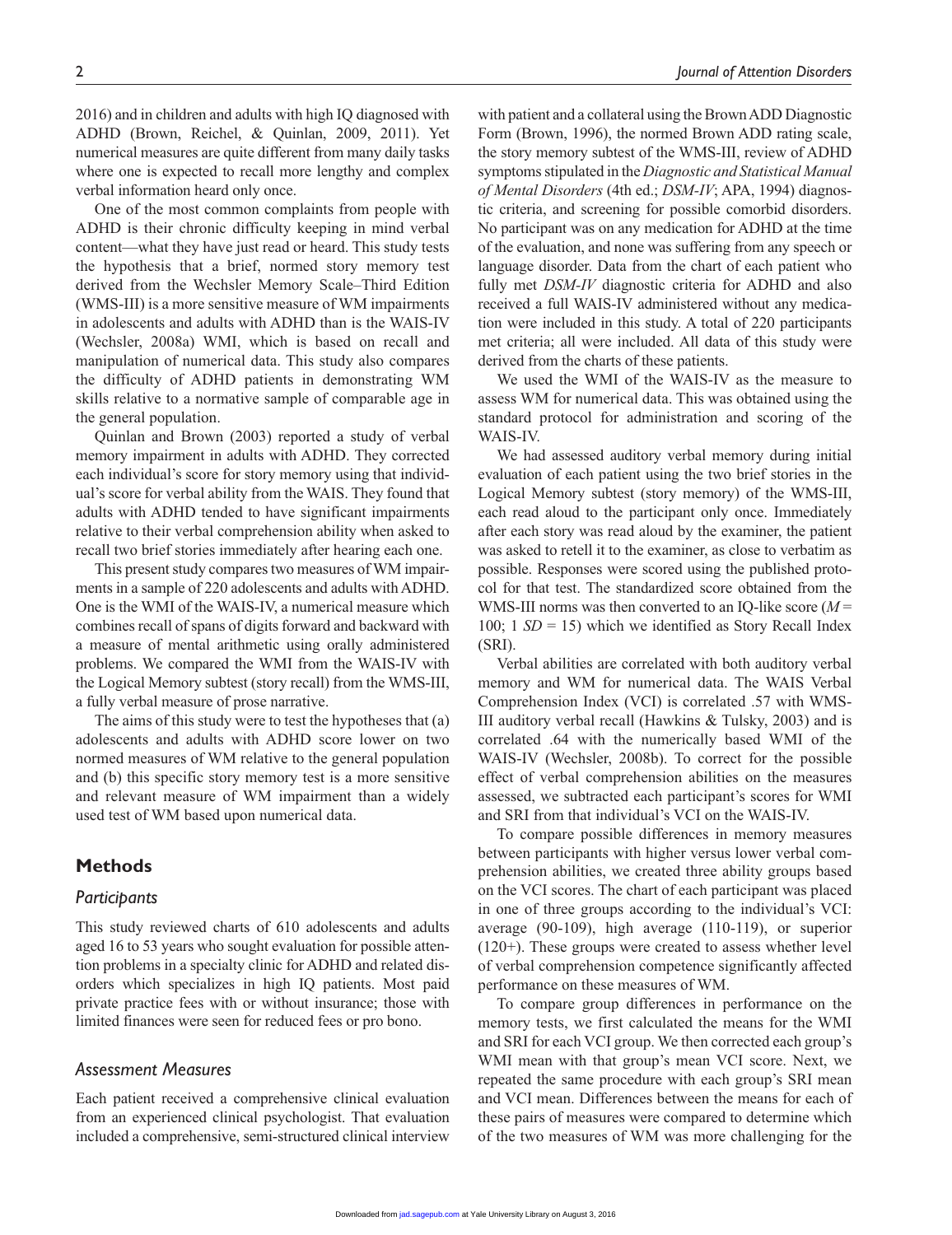#### **Table 1.** Means for Working Memory Index.

|                         | Average $(52)^{a}$     | High average (44)       | Superior (124)           |
|-------------------------|------------------------|-------------------------|--------------------------|
| Group means for VCI-WMI |                        |                         |                          |
| <b>VCI</b>              | $102.4 (5.01)^{b}$     | 114.32(2.86)            | 133.28 (9.25)            |
| <b>WMI</b>              | 91.92 (11.30)          | 94(8.7)                 | 100.93 (13.74)           |
|                         | Average                | High average            | Superior                 |
| Paired sample tests     |                        |                         |                          |
| <b>VCI-WMI</b>          | $10.48$ (11.10)        | 20.31(9.34)             | 32.35 (14.07)            |
| t-test                  | $df = 51$ ; $t = 6.81$ | $df = 43$ ; $t = 14.43$ | $df = 123$ ; $t = 25.61$ |
| Þ                       | 5.001                  | < 0.001                 | < 0.001                  |

*Note.* VCI = Verbal Comprehension Index; WMI = Working Memory Index; *df* = degree of freedom. a VCI (*n*).

b *M* (*SD*).

**Table 2.** Means for Story Memory Index.

|                         | Average $(52)^{a}$      | High average (44)       | Superior (124)           |
|-------------------------|-------------------------|-------------------------|--------------------------|
| Group means for VCI-SRI |                         |                         |                          |
| <b>VCI</b>              | $102.4 (5.01)^{b}$      | 114.32(2.86)            | 133.28 (9.25)            |
| <b>SRI</b>              | 82.60 (12.35)           | 87.84 (10.96)           | 92.62 (15.25)            |
|                         | Average                 | High average            | Superior                 |
| Paired sample tests     |                         |                         |                          |
| <b>VCI-SRI</b>          | 19.8(12.91)             | 26.48 (10.91)           | 40.66 (15.70)            |
| $t$ -test               | $df = 51$ ; $t = 11.06$ | $df = 43$ ; $t = 16.09$ | $df = 123$ ; $t = 28.84$ |
| Þ                       | < 0.01                  | < 0.01                  | < 0.001                  |

*Note.* VCI = Verbal Comprehension Index; SRI = Story Recall Index; *df* = degree of freedom.

a VCI (*n*).

b *M* (*SD*).

participants in each group. Paired *t* tests were used to test significance of the findings.

To test our hypothesis that those with ADHD have significantly more difficulty with both of these measures of WM than others in the general population and comparable IQ, we compared scores of each of our three ADHD ability groups with the national normative sample for the WAIS-IV and WMS-III (L. G. Weiss, personal communication, July 10, 2015). The *n* for each of the VCI ability subgroups in the normative sample was as follows: VCI average:  $n =$ 576; VCI high average: *n* = 221; and VCI superior: *n* = 132.

#### *Statistical Analysis*

The tests of differences of the proportions of ADHD sample with the those of the normative sample for the WAIS-IV and WMS-III were conducted with chi-square analysis, with the observed values drawn from the ADHD sample and the expected values calculated as the proportion of the normative sample with differences between the VCI and the Logical Memory I and II subtest scores converted to the common scale  $(M = 100, SD = 15)$ . The chi-square calculations

rounded the expected values, the frequencies of the differences of  $\geq 1$  *SD* (15) and  $\geq 2$  *SD* (30) rounded to the nearest integer values. The chi-square values were calculated using Yate's correction for continuity. All of the resulting chisquare values exceeded the value for  $p < .001$ .

## **Results**

In this sample of 220, 45% were aged 16- to 18 years old and 55% were aged 19- to 53 years old. There were no significant differences between these two age groups on WAIS-IV verbal comprehension abilities or WM abilities. Females constituted 35% of the total sample; there were no significant differences between the scores of males and females.

For the three VCI groups of our ADHD sample, 23% (*n*  $= 52$ ) were in the average VCI range; 20% ( $n = 44$ ) were in the high average range;  $56\%$  ( $n = 124$ ) were in the superior range (120 and up).

The mean VCI for all 220 participants was *M* = 122.19. The mean WMI for the total sample was  $M = 97.41$ . The SRI mean for the whole sample was  $M = 89.30$ . Both the WMI (Table 1) and SRI means (Table 2) were significantly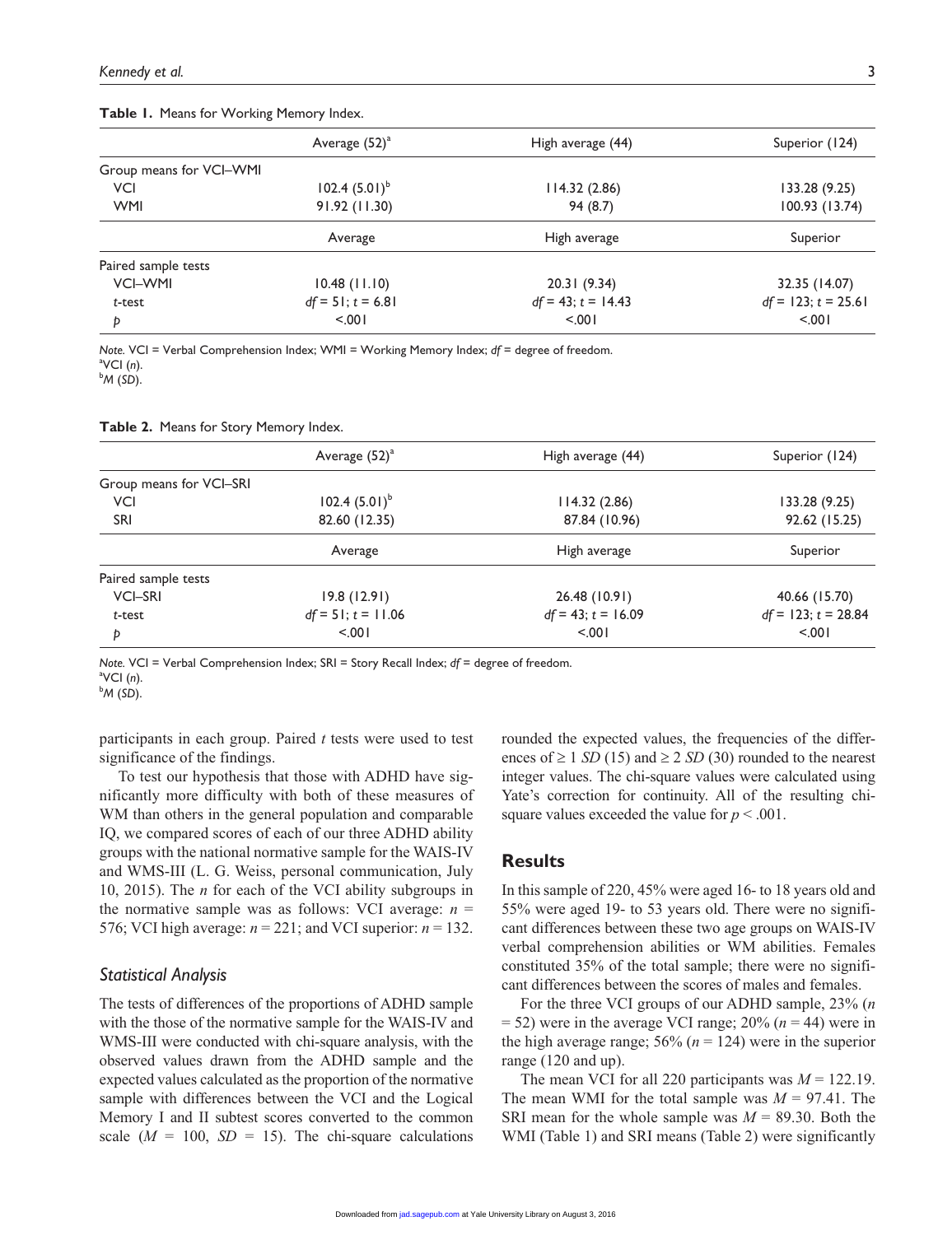

**Figure 1.** Percentages of ADHD and normative samples with 1 or 2 *SD* of VCI > WMI. *Note.* VCI = Verbal Comprehension Index; WMI = Working Memory Index.



**Figure 2.** Percentages of ADHD and normative samples with 1 or 2 *SD* of VCI > SRI. *Note.* VCI = Verbal Comprehension Index; SRI = Story Recall Index.

lower than VCI means for all three groups. The discrepancies between the means for VCI and both the WMI and the SRI were also significantly lower than comparable means in the normative sample of the general population.

In our sample, every comparison of the SRI scores was also significantly lower, more impaired, than the WMI ( $p \leq$ .001), indicating that the story recall test was more challenging for participants than was the WMI of the WAIS-IV.

Figure 1 shows the percentage of participants in each of our three ADHD VCI groups whose corrected scores for WMI were 1 or 2 *SD* below their individual VCI compared with the comparable percentages of the normative sample. Figure 2 shows the percentage of each of our ADHD VCI groups whose corrected SRI scores were 1 or 2 *SD* below their VCI compared with the percentages for the normative sample.

Our computation of the overall percentage of participants who scored  $\geq 1$  *SD* or  $\geq 2$  *SD* lower than their VCI— SRI showed variability according to IQ group; percentages increased progressively as VCI scores increased, due possibly to regression to the mean. Ranges for  $\geq 1$  *SD* discrepancy below VCI ranged from  $34\%$  to  $75\%$ ; for  $\geq 2$  *SD* the range was 13% to 67%. For comparison, the national standardization sample  $(N = 1,250)$  for the WMS-III Logical Memory subtest comparable percentages were just 15.4% for  $\geq 1$  *SD* for and 2.2% for  $\geq 2$  *SD*.

# **Discussion**

Results from this study support the hypothesis that adolescents and adults with ADHD tend to score significantly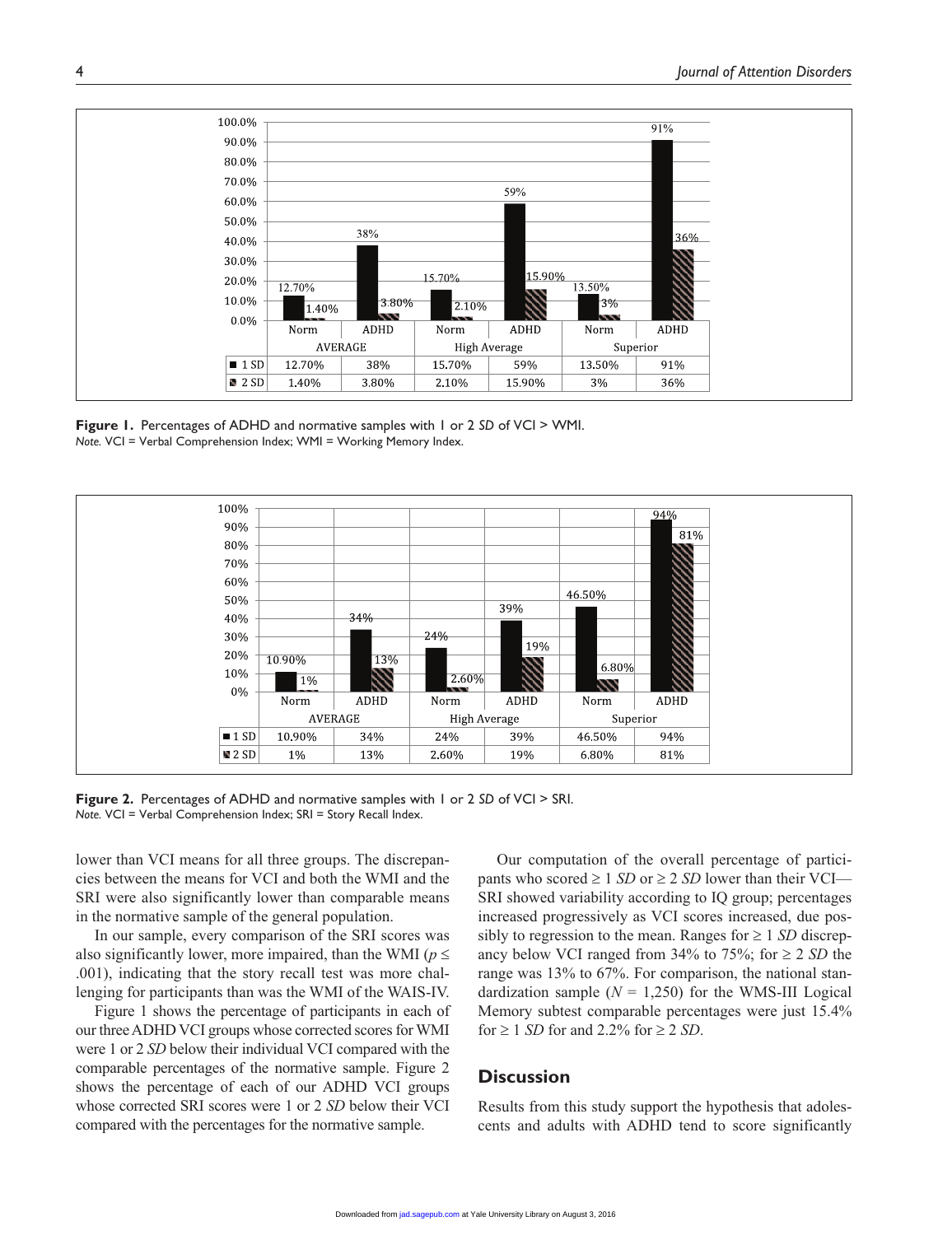lower on both of these normed verbal and numerical WM tasks, relative to their overall verbal ability, than do most persons of comparable age in the general population.

These data also support our hypothesis that this brief normed story memory test is a more sensitive measure of WM impairments in adolescents and adults with ADHD than is the commonly used WAIS-IV WMI which is based solely on recall and manipulation of numerical data.

Results of this study need to be interpreted in the context of certain limitations. First, our sample of persons with ADHD was comprised of individuals who were seeking assessment and treatment for problems they considered possibly to be related to ADHD. Our results may not apply to individuals with ADHD who are not seeking treatment, who may be functioning well enough in daily life that they feel no need to seek assessment or treatment.

Another limitation of our sample is that it is heavily skewed with high IQ individuals. Our clinic is known as having a special, though not exclusive, focus on individuals with ADHD and related problems who have high IQ. This problem is compensated for by separation of our sample into the three separate groups according to their overall verbal comprehension abilities as measured by the WAIS-IV. Results reported here show that the magnitude of discrepancy between SRI scores and VCI scores is significantly higher in the two groups with above average verbal comprehension abilities. Yet the discrepancy found in the group with average verbal comprehension abilities was also statistically significant.

One advantage to the story task used in this study is that it offers more ecological validity than do tests of WM that involve only recall and cognitive manipulation of numerical or visuospatial information. This is simply to say that the task of attending to and recalling these brief stories administered orally without opportunity to see the words or to hear them more than once resembles activities common in daily life more than does attending to and manipulating increasingly long sequences of numbers, letters, or images of objects. Story recall is more similar to listening to a teacher presenting a lesson or to keeping track of conversation in a meeting or other types of social interaction.

Brown (2005, 2006, 2013) and Barkley (1997, 2011; Barkley, Murphy, & Fischer, 2008) have suggested that standard neuropsychological "tests of executive function" are not adequate measures of executive functions impaired in ADHD. They argue that such tests administered in office or laboratory settings lack ecological validity because such measures involve overly simplified tasks such as sorting of cards, tracking designs, or pressing buttons on computer screens, tasks that do not realistically assess the many complex ways in which executive functions of ADHD disrupt multiple activities of daily life across multiple settings.

This story memory task is one neuropsychological test that does have ecological validity; it more realistically resembles multiple tasks occurring commonly in daily life.

It can provide a somewhat objective measure to assess an individual's ability to pay attention to a sizable, but manageable, chunk of verbal information and to remember what has been heard. This is not so different from many daily life situations where one needs to pay attention to what someone is saying and keep it in mind long enough to understand and recall what has been said, at least for a few minutes.

Another advantage to this story recall task as a measure of WM is that the task can be administered in a brief time, typically within about 10 min. And it can be easily and quickly scored using the protocol published with the WMS. Mental health professionals can obtain the stories, scoring criteria, and age-based norms that are published in the WMS-III (1997). They can learn to administer and score this simple test without much difficulty. In this study, we compared each participant's score on the story memory task with that person's VCI on the WAIS-IV so we could have an objective, standardized measure of verbal ability against which to make a comparison. This is the optimal way to make such comparisons.

However, in our standard clinical practice we administer this story memory test routinely, along with the digit span test, in all initial evaluations for possible ADHD; we then compare the individual's scores with just the published norms from the standardization sample for that person's chronological age. This provides an adequate estimate of how that individual performs on these simple measures relative to the general population of similar age. If a more precise measure is wanted, the abbreviated Wechsler Abbreviated Scale of Intelligence (WASI) (Wechsler, 1999) can be administered in just a few additional minutes. Most of the patients evaluated in our clinic do not need a full IQ test included in their assessment for possible ADHD. Yet both the patient and the evaluating clinician can benefit from utilizing this brief standardized measure of WM which helps to supplement rating scale and clinical interview data with an objective empirical measure of that person's tendency to be "forgetful in daily activities."

#### **Declaration of Conflicting Interests**

The author(s) declared the following potential conflicts of interest with respect to the research, authorship, and/or publication of this article: Dr. Brown has disclosed that he received research support from Shire and consultation or speaker fees from Janssen and Ironshore. From Yale University Press, Routledge, Wiley, and Pearson he receives royalties for publications. Mr. Kennedy and Dr. Quinlan have no disclosures to report.

#### **Funding**

The author(s) received no financial support for the research, authorship, and/or publication of this article.

#### **References**

Alderson, R. M., Kasper, L. J., Hudec, K. L., & Patros, C. H. (2013). Attention-deficit/hyperactivity disorder (ADHD)